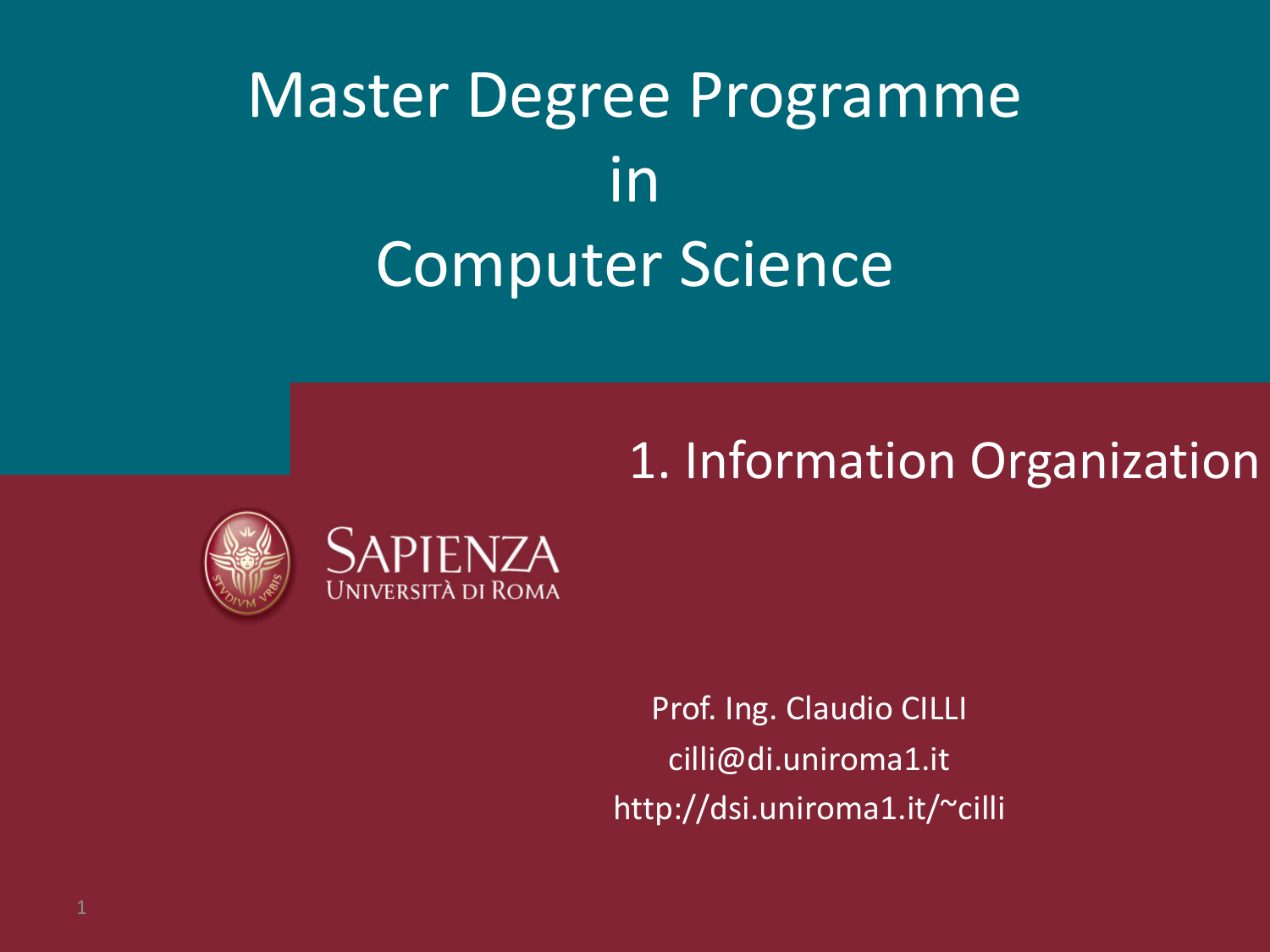# **Organization**

# Information System

# (Computer-based) Information System

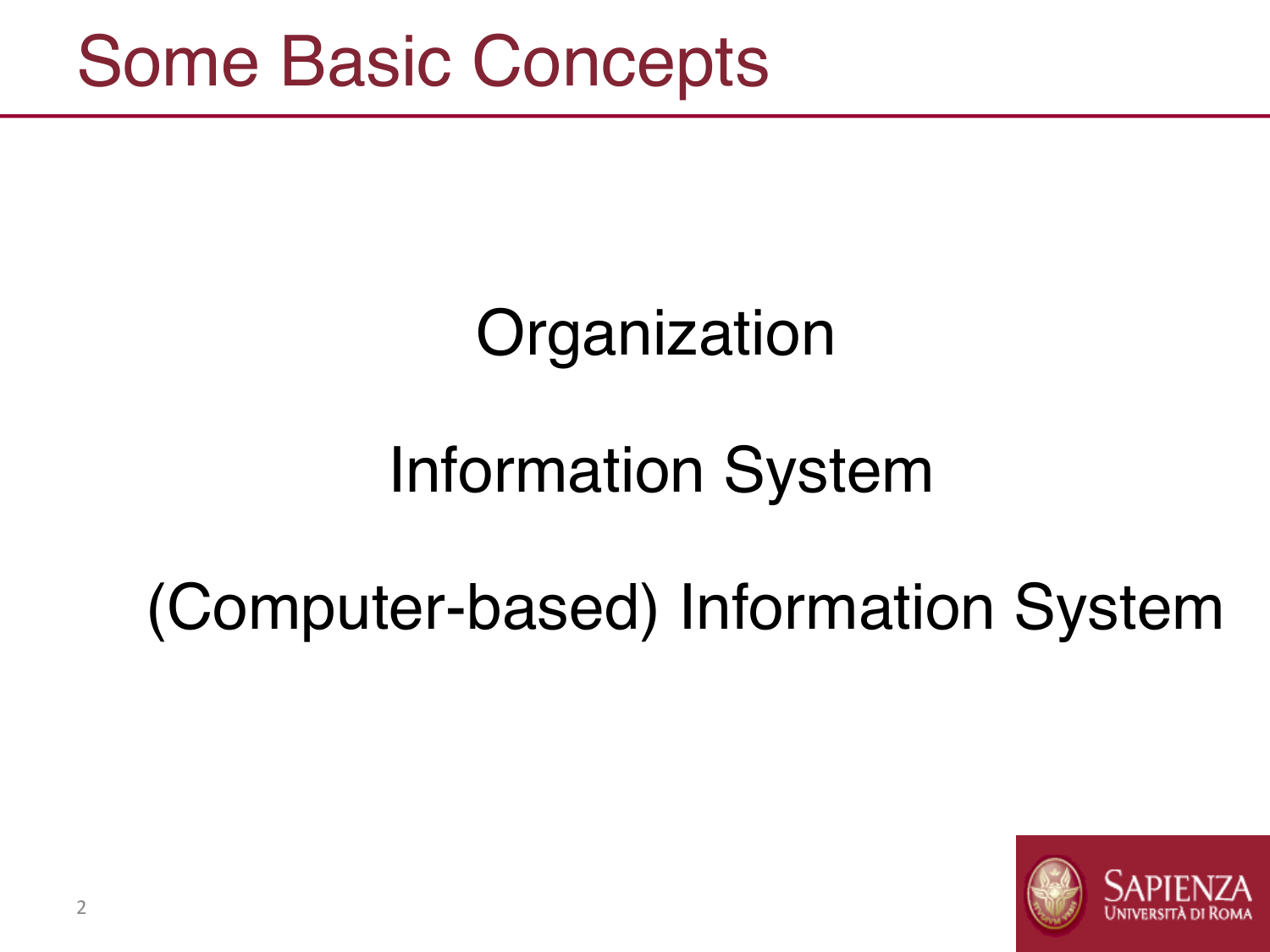- ‐ based on diversified roles and functions ‐ characterized by purposes, methods, rules ‐ operates through (nested) processes
- ‐ has at least the (macro) processes:
	- ‐ operating / productive
	- ‐ control and management
- offers resources (including information ...)

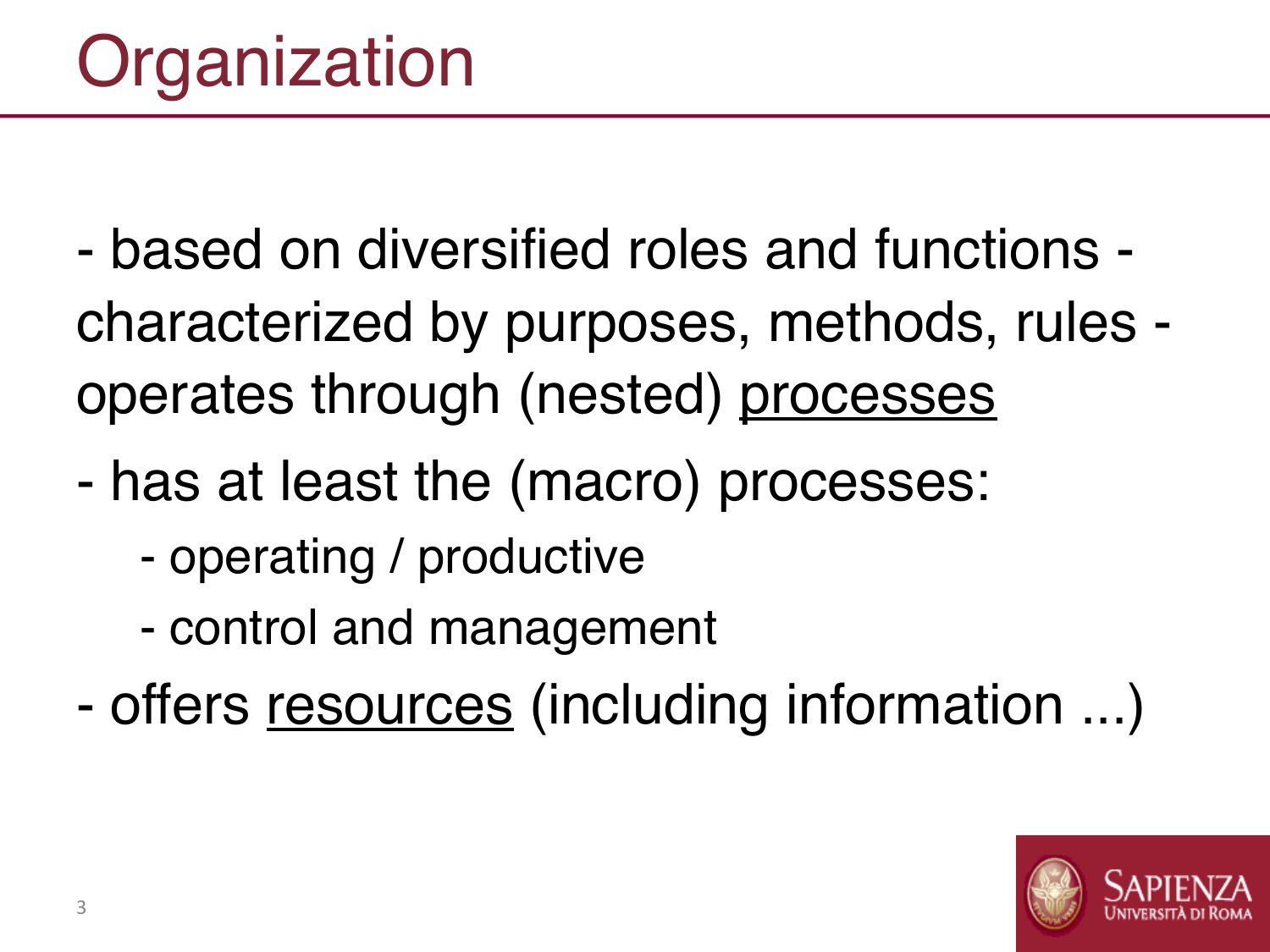# Information System

- born well before computer science ...
- information management: collection, storage, access & retrieval, dissemination (within and outside the organization), transmission, exploitation, (re)organization, defense (accident, negligence, intentional)
- > actors, information flows, information repositories > information flows: internal exchange, external exchange,

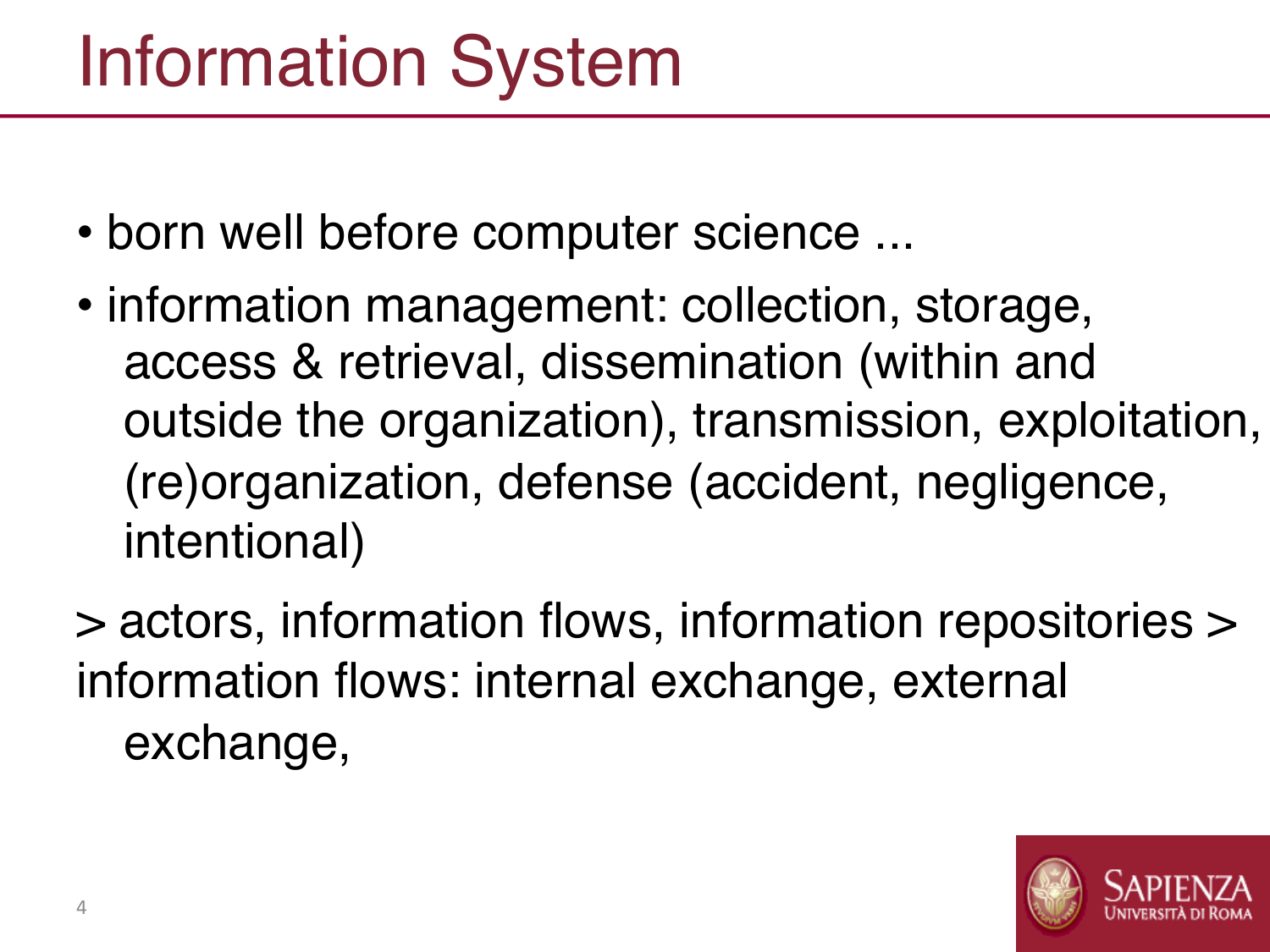### (Computer-based) Information System

- portion of the "information system" directly supported by information and communication technologies
- information system deployed upon an ICT infrastructure, including:

– hardware: interconnected computing devices

– software: implementing processes, data sharing and synchronization features

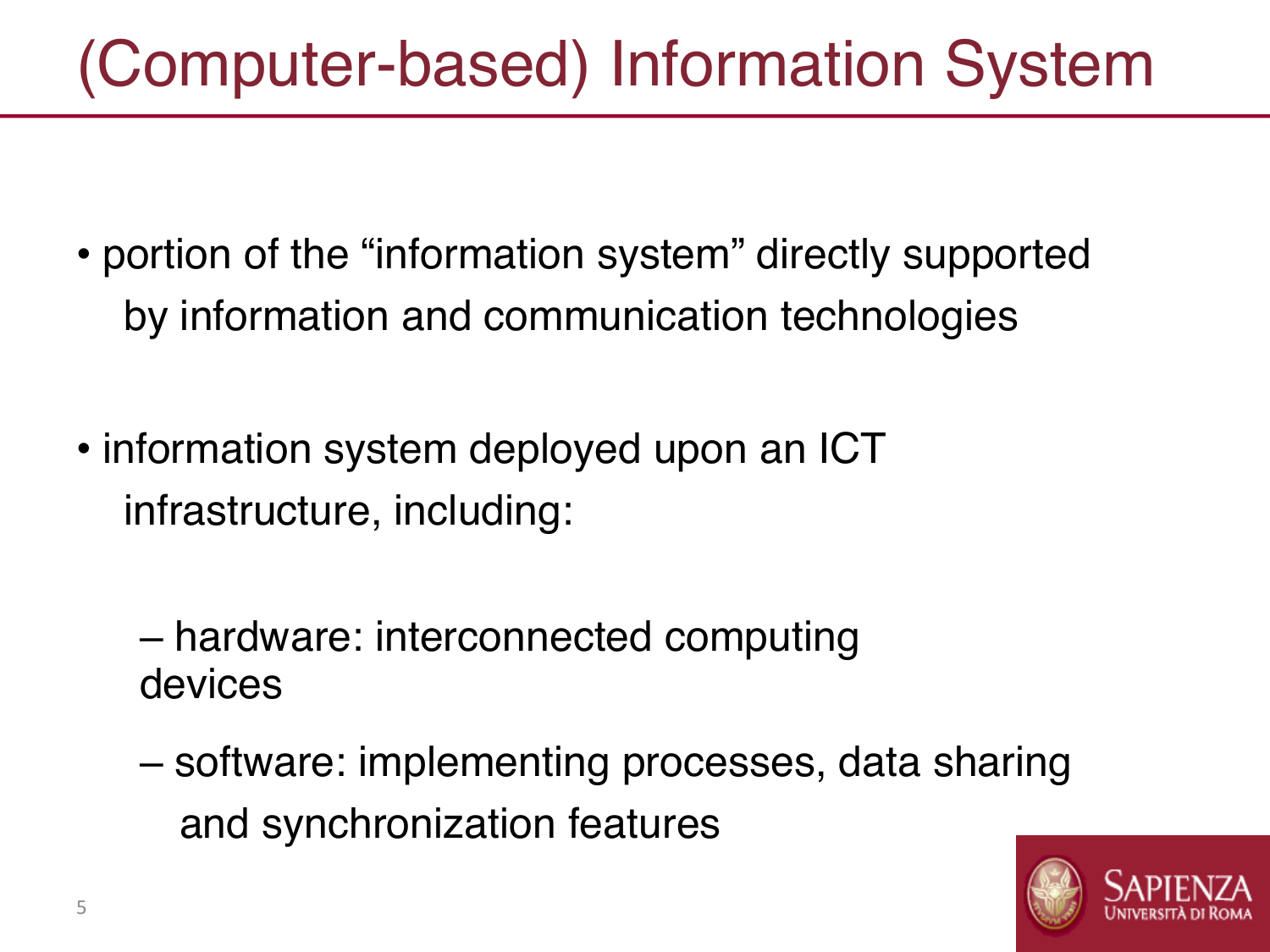# Efficiency and Effectiveness

Production systems: input, objectives, outcome

• Effectiveness: the degree of achievement of objectives

**Effectiveness =**  $\frac{1 \text{ actual outcome}}{1}$ 

| target outcome |

• Efficiency: the cost for achieving objectives

**Efficiency =**  $\frac{1 \text{ actual outcome}}{1 \cdot 1}$ 

| input resources |

Note: There are many ways to measure the objectives, outcomes, resources, and so many ways to measure efficiency & effectiveness

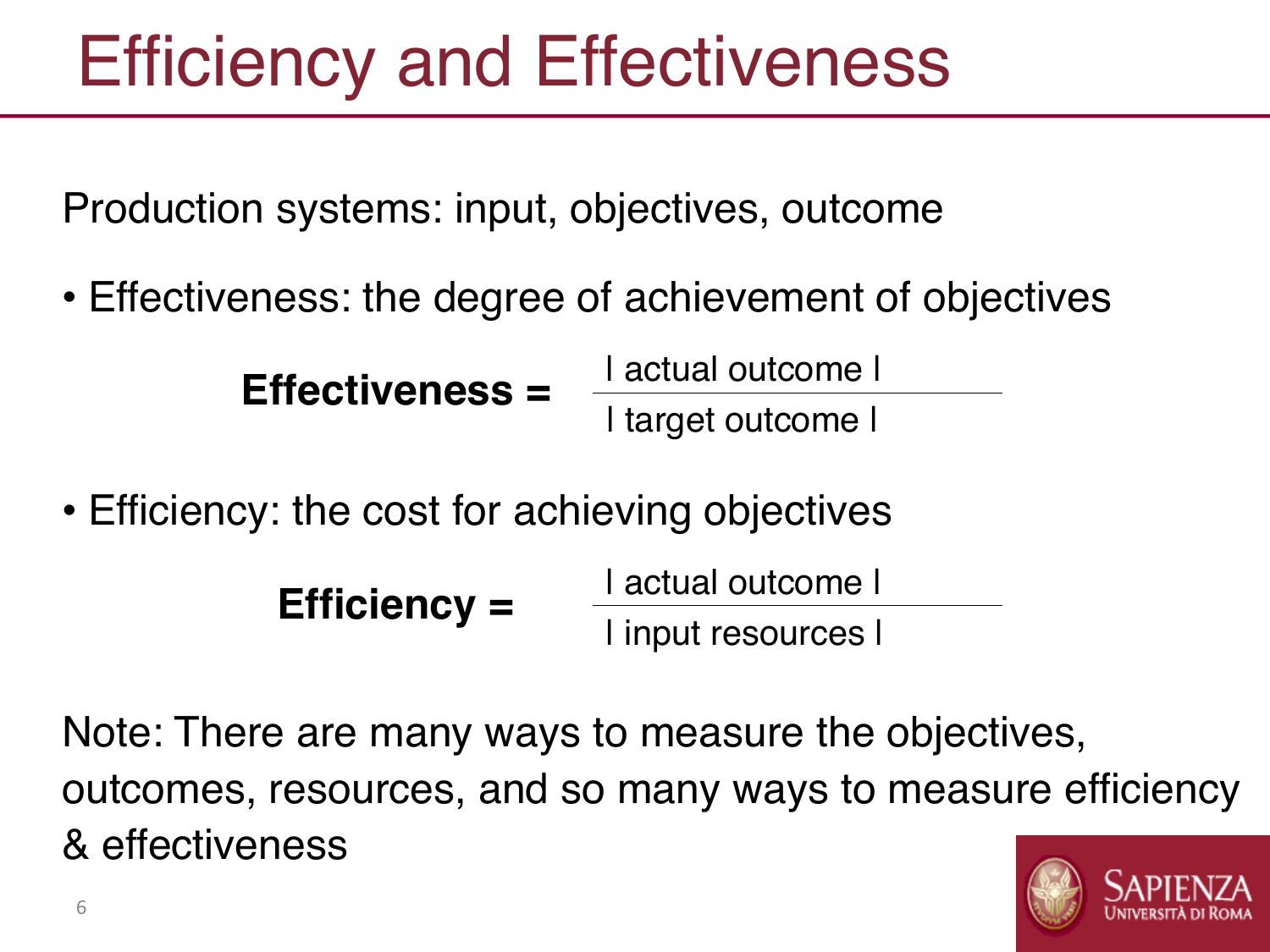IT-based innovation at the operational level  $\rightarrow$ 

- $\rightarrow$  simplification of individual tasks
- $\rightarrow$  greater "specialization" (training)
- $\rightarrow$  increased interdependence
- $\rightarrow$  increase of some forms of criticality
- $\rightarrow$  increased complexity of management (due to a larger amount of of information)

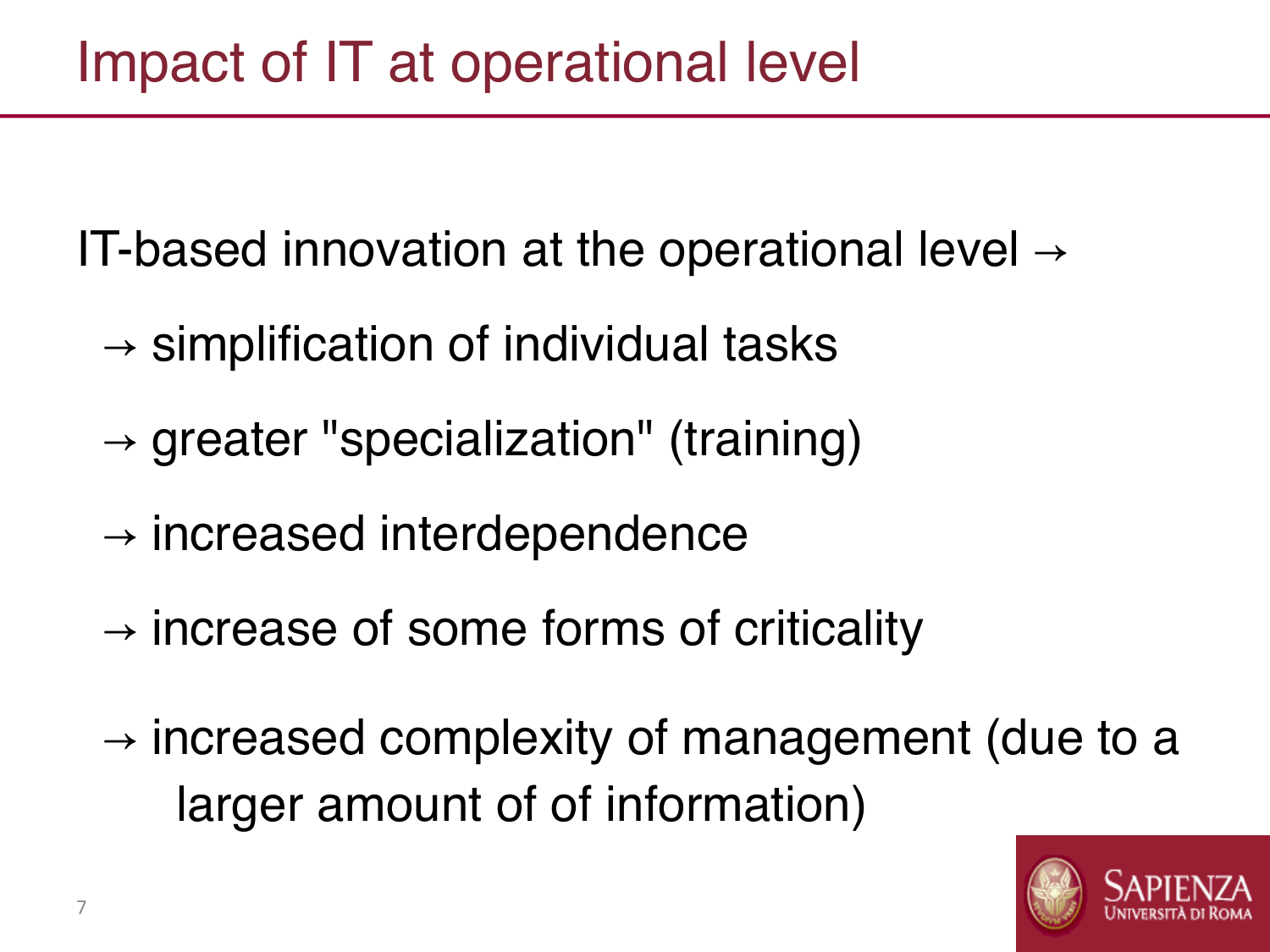#### Peculiarities of the resource INFORMATION

- main resource used in coordination and control
- produced by any activity (including operational)
- intangible asset, the basis of other intangible assets
- not destroyed by the use
- ambiguous relationship with time  $(...)$
- self-generating (produces new information) → virtuous circle (accentuates differences, up to a competitive advantage)

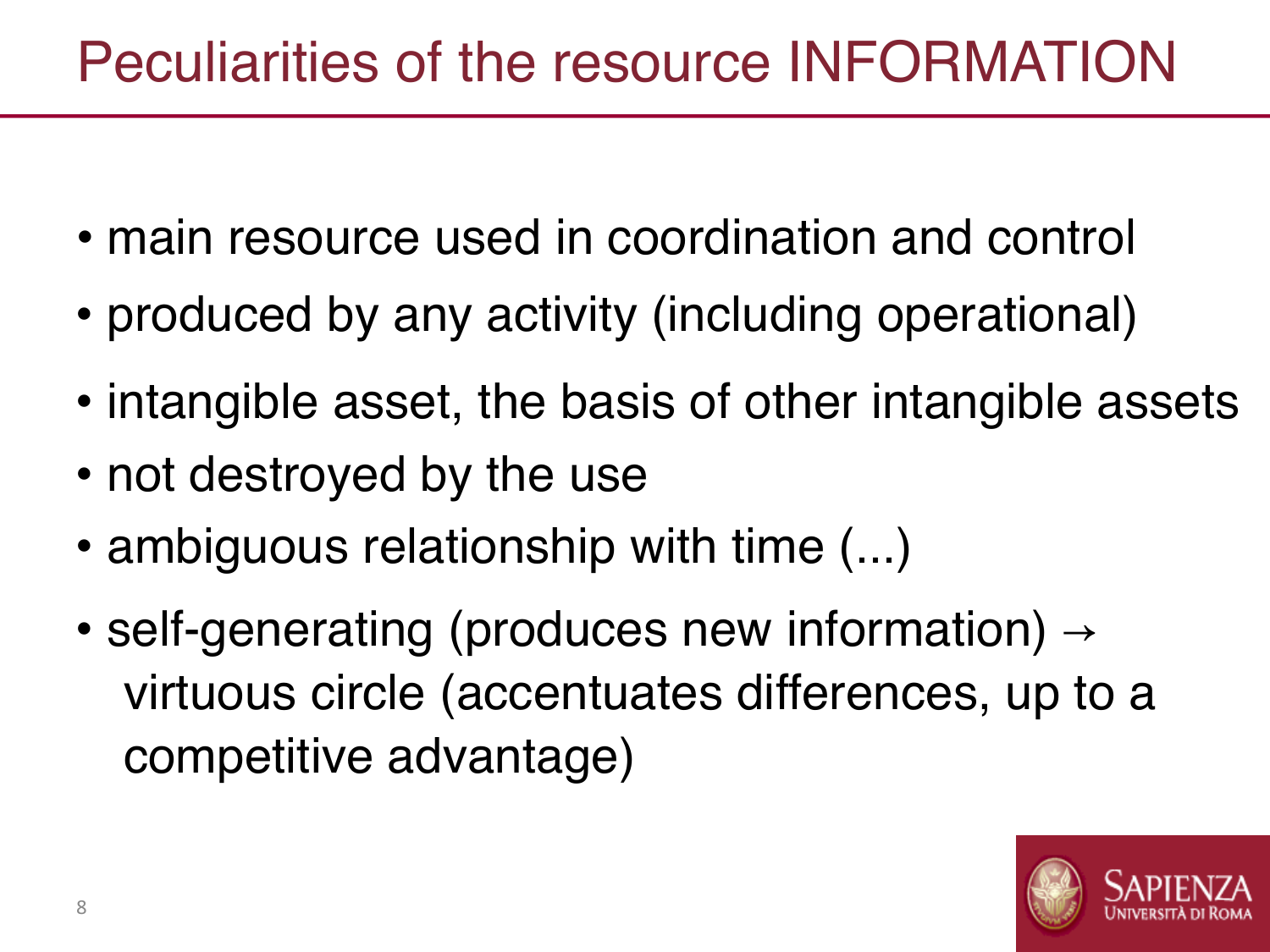### Amount of information and decisions

- **Information underload**: availability of information below the processing capacity of individual  $\rightarrow$ **oversimplification of the decision** (decision can be fast, but without a full knowledge of implications and/or alternatives)
- **information overload**: the availability of information that are beyond the ability of individual processing → **slowdown** (the "right " decision could arrive too late) **or worse decisions** (crucial information is "hidden")

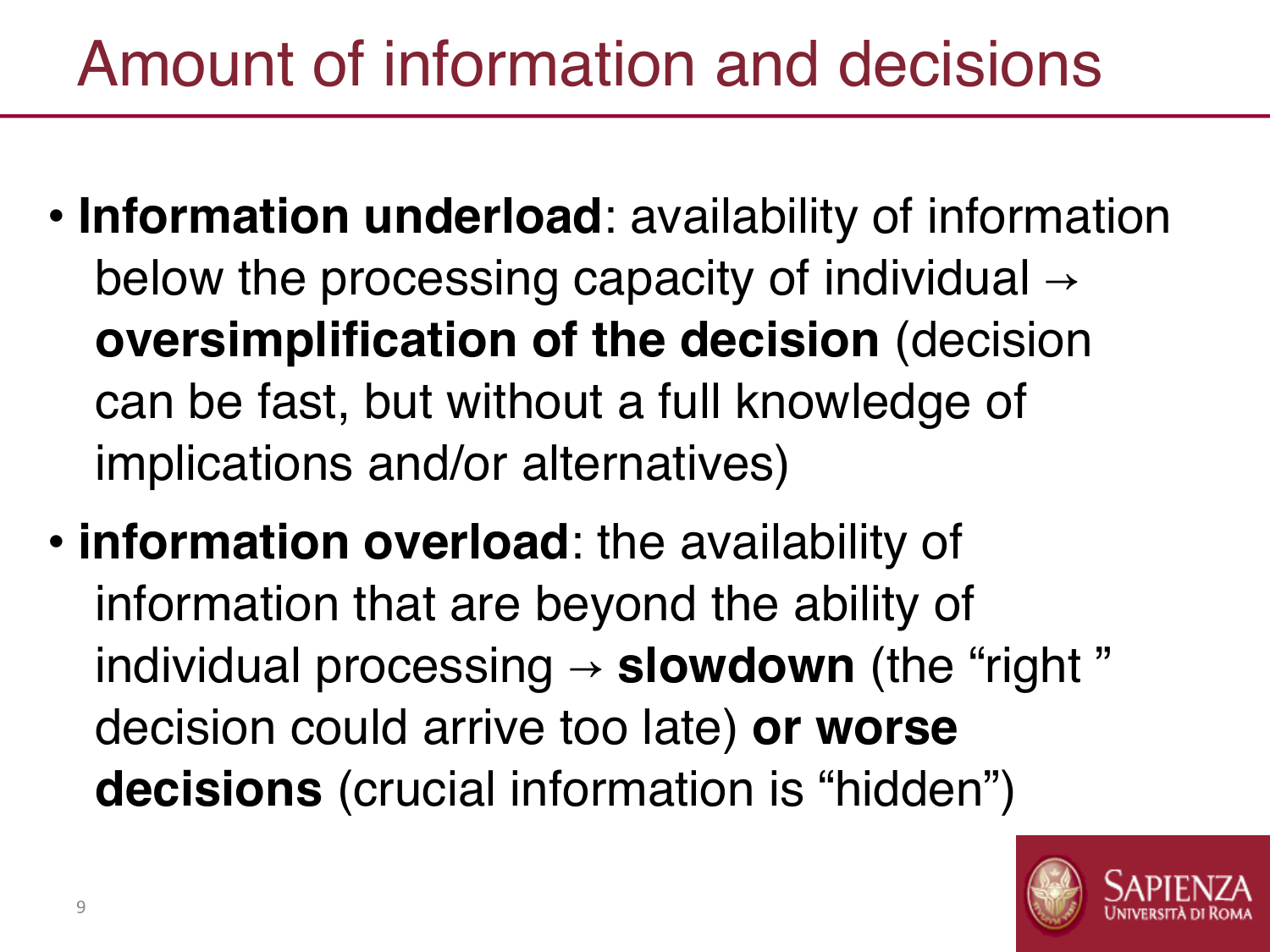Analysis by type of activity (based on usage):

- 1. **automation**: part of the production process (eg .: industrial process control, robotics, etc.)
- 2. **decision support**: management of the production process (e.g.: accounting, personnel, email, office applications, etc.)
- 3. **embedded**: part of products or services (mobile technologies, on-board devices, home banking, etc.)
- 4. **networks**: information exchange among organizations, operational units, and/or individuals

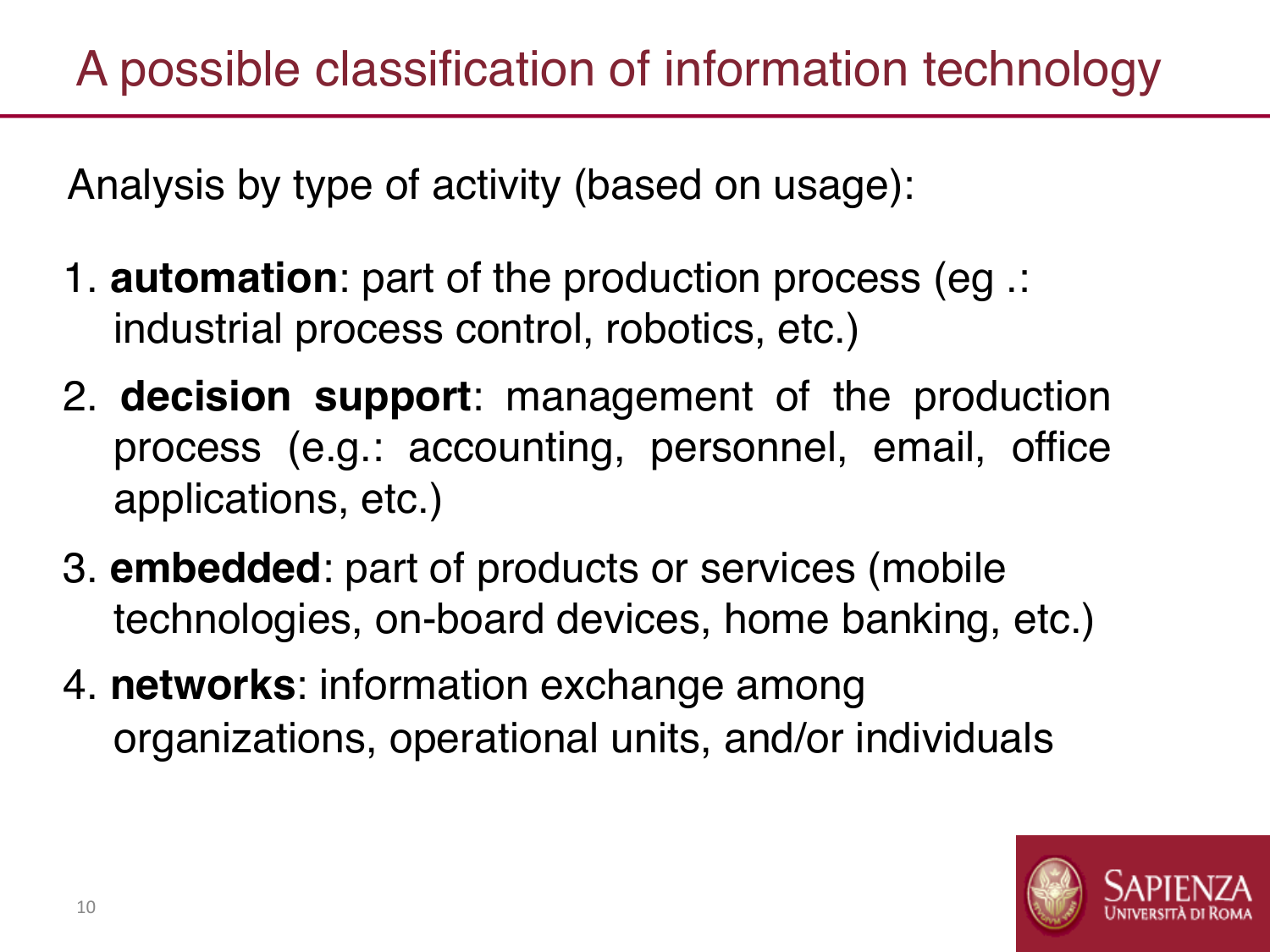#### Main Models for information processing

# Decision-Making

# Transactional Approach

### Agency Costs

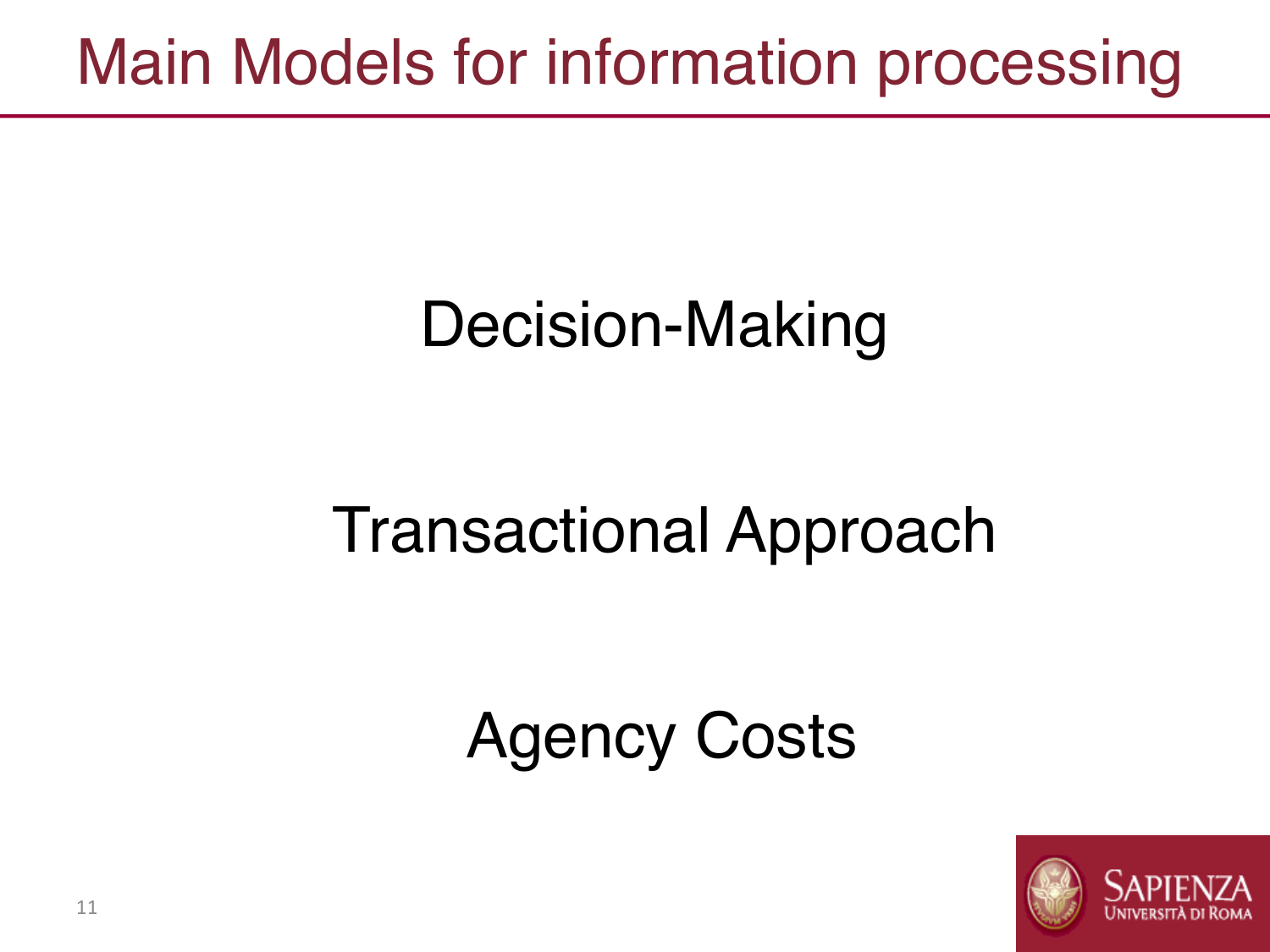#### Information Processing Capacity (IPC)

*"Adequacy of an organization, with respect to the need to process information, imposed by its goals and the context in which it operates"*

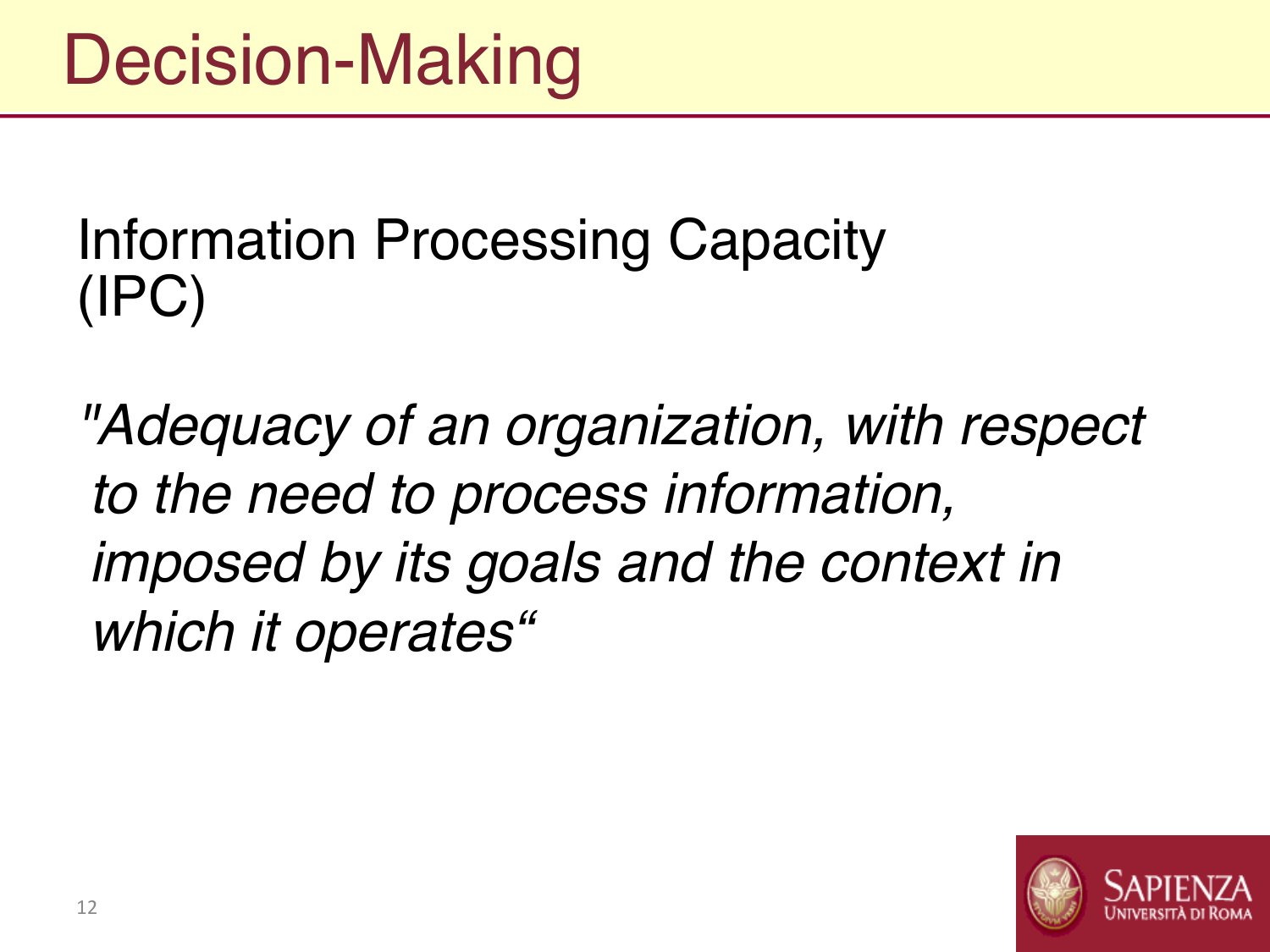# **Uncertainty**

- Uncertainty  $\rightarrow$  decisions
- Management  $\rightarrow$  exception handling required: – replanning
	- decisions outside of planned procedures
- Greater uncertainty  $\rightarrow$  greater processing capacity

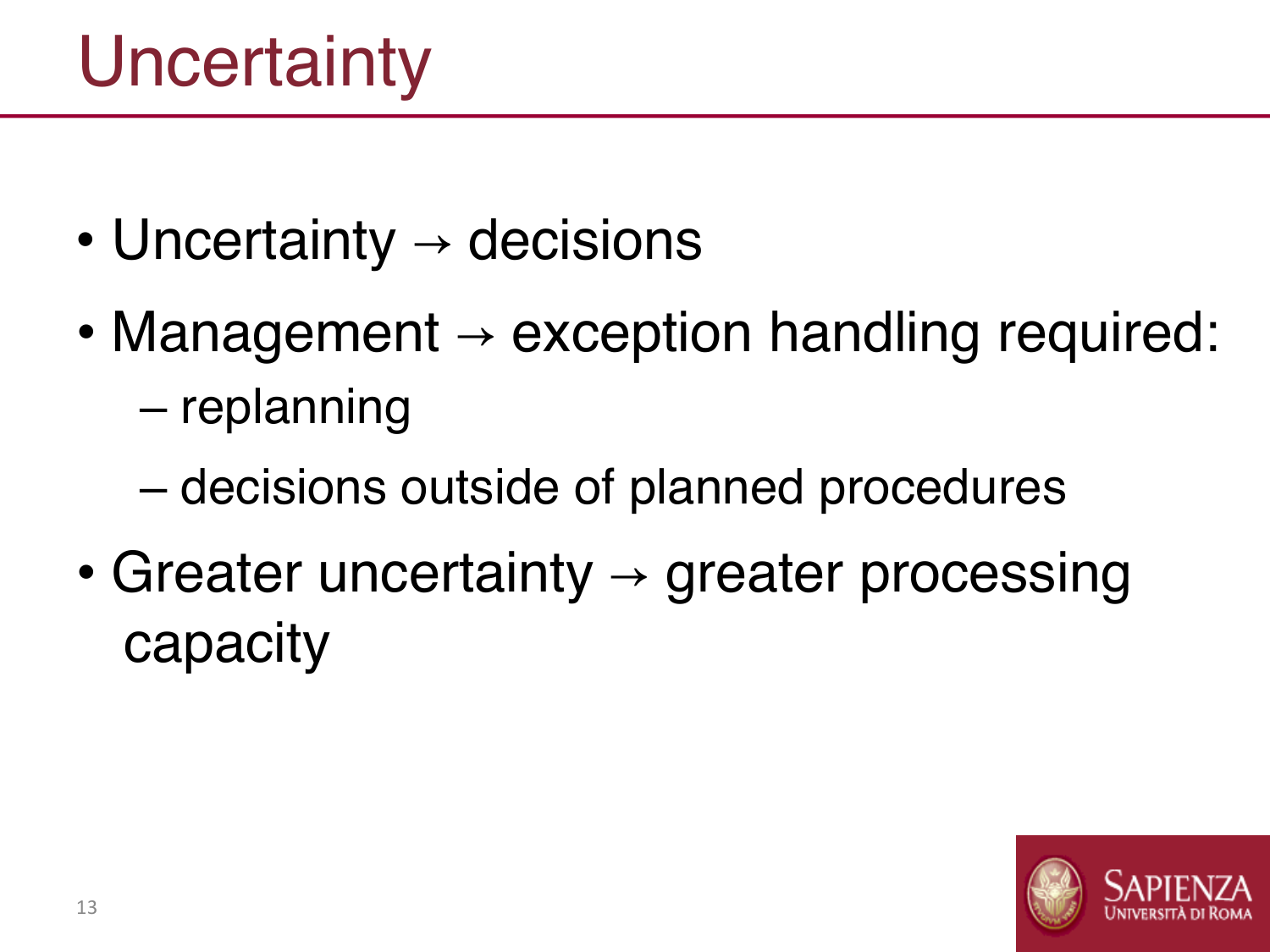Uncertainty due to environmental factors:

- (variety) homogeneity / heterogeneity
- (time) stability / variability
- (vulnerability) safety / risk
- (ext. relationships) isolation / interdependence
- (stakeholders) coordination / non-coordination

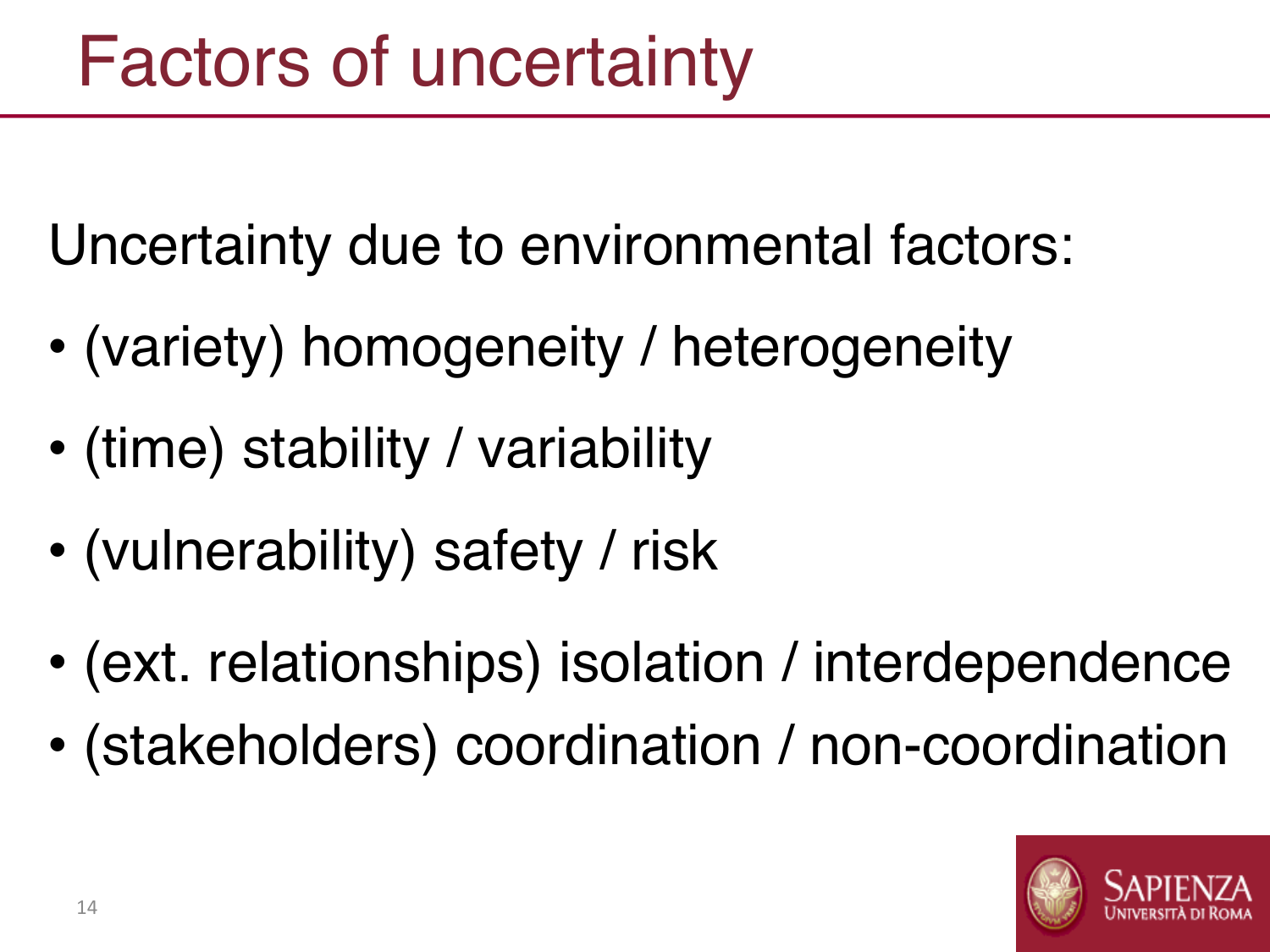### Division of tasks and information

- need to divide the decision-making tasks (beyond the individual processing capacity)
- decide who should have the necessary information
- high level of sharing (large amounts of) information among different actors

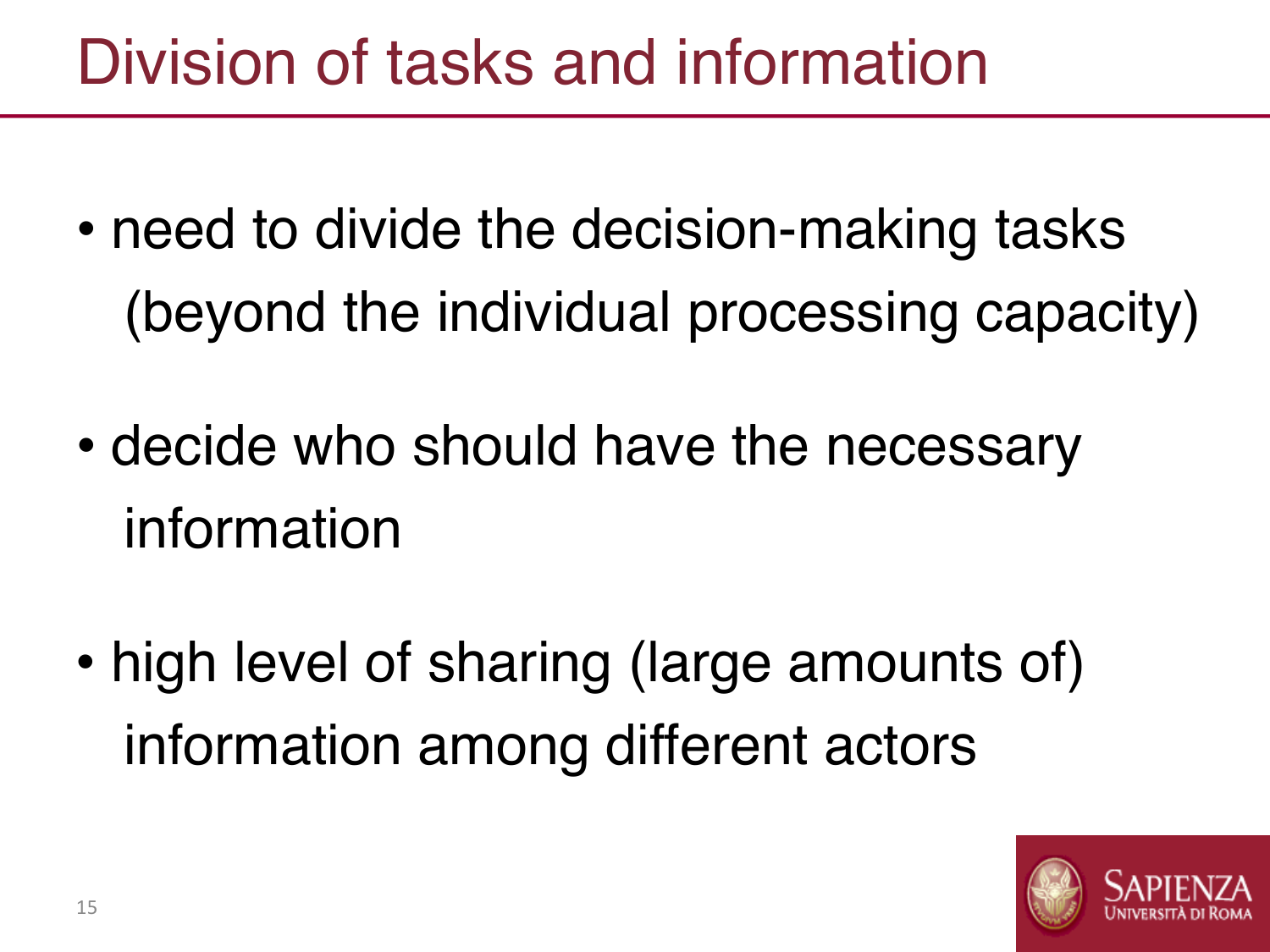#### Hierarchical view of management structure

Antony's Triangle / Pyramid

strategic decisions

tactical decisions

operational decisions

 $\rightarrow$  maximizing parallelism

 $\rightarrow$  reduction of interdependencies

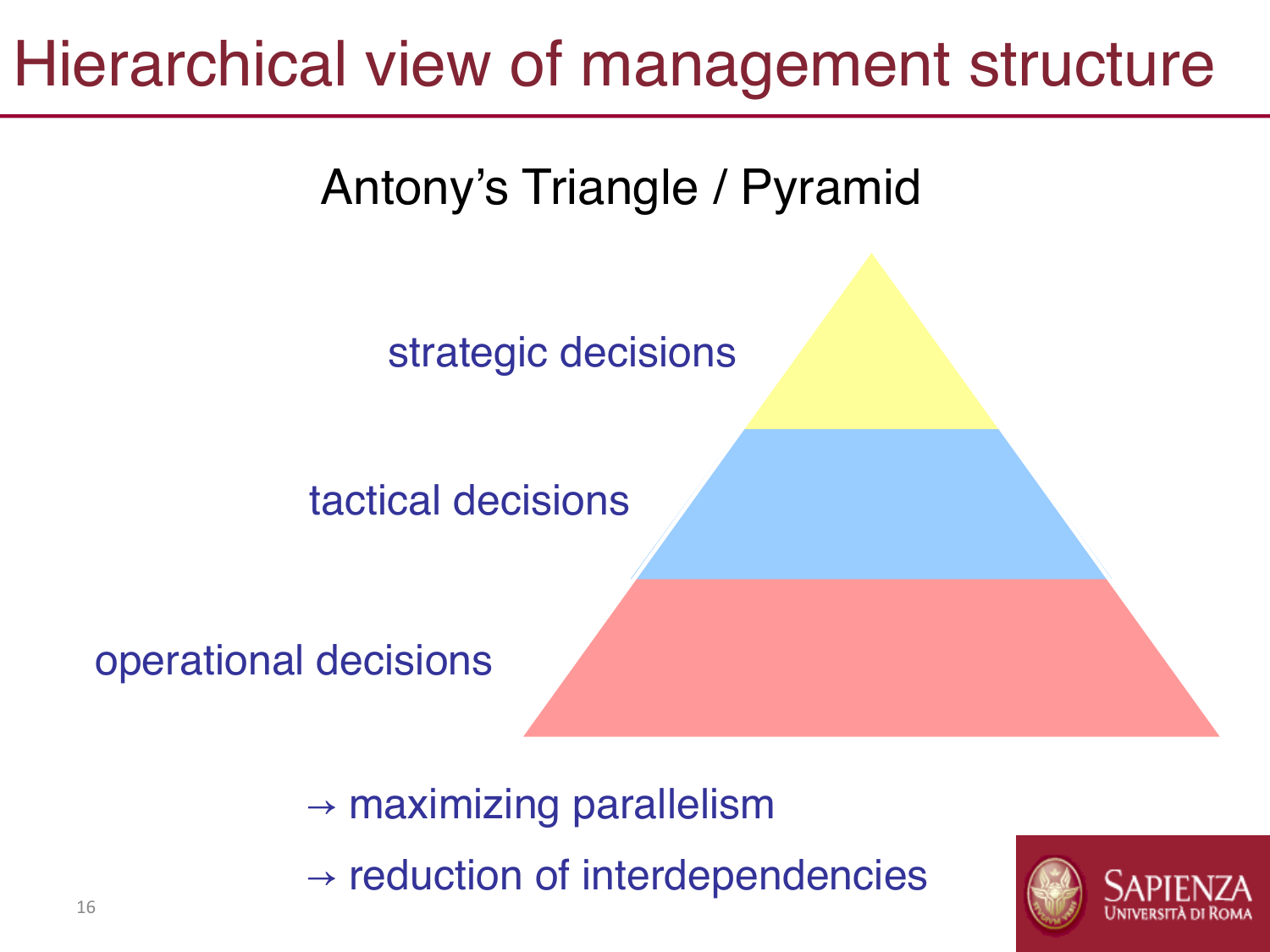#### Information flows in hierarchical structures



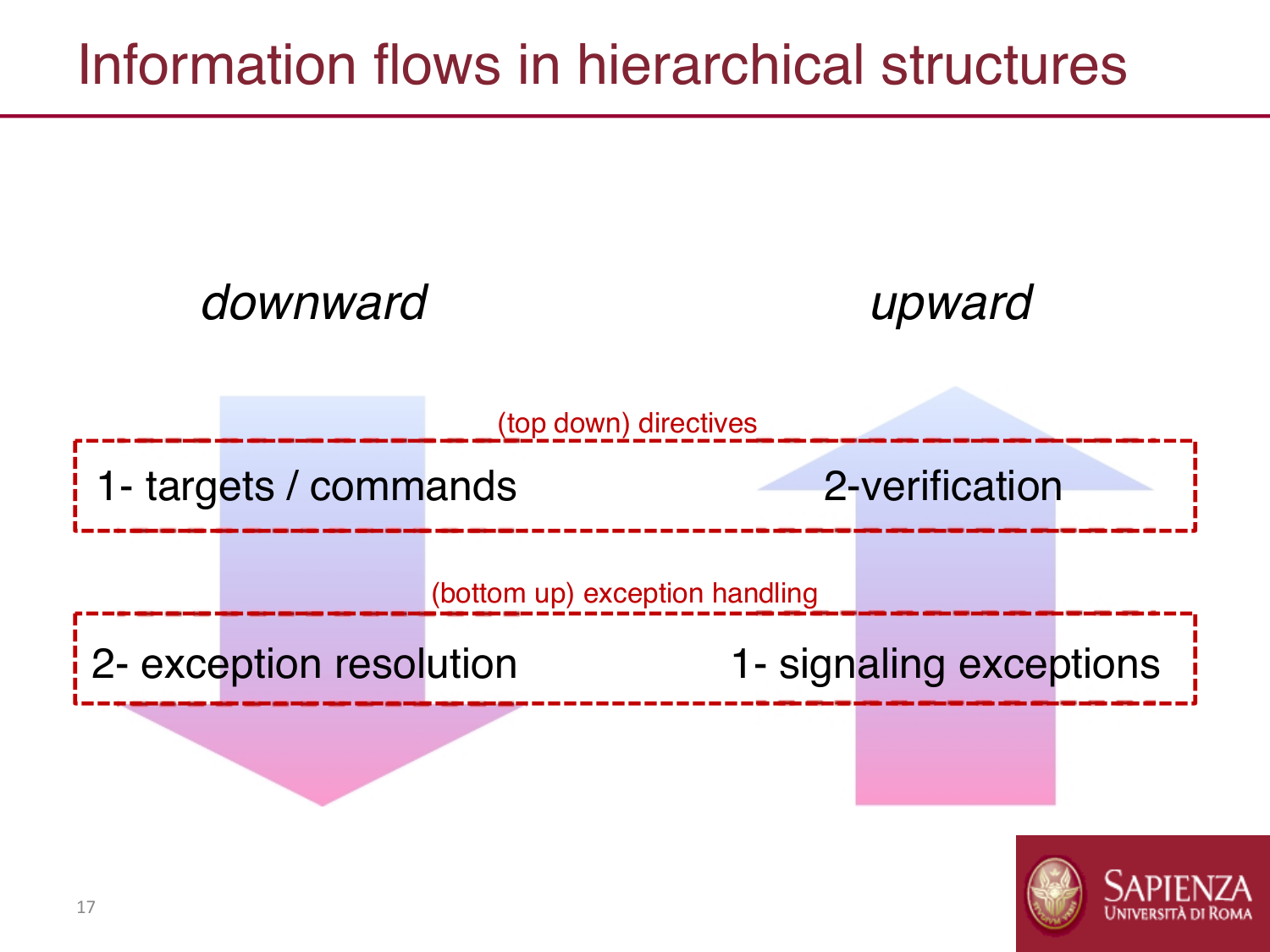#### *required in case of failure to balance between:* -

- (demand) requirements for processing capacity
- ‒ (offer) processing capacity

Environmental uncertainty: LOW

lowering of the processing capacity:

- ‒ increase reserve resources (slack resources)
- ‒ creating self-sufficient units

Environmental uncertainty: HIGH

increase processing capacity:

- vertical information systems  $\rightarrow$ centralization
- horizontal information systems  $\rightarrow$ devolution

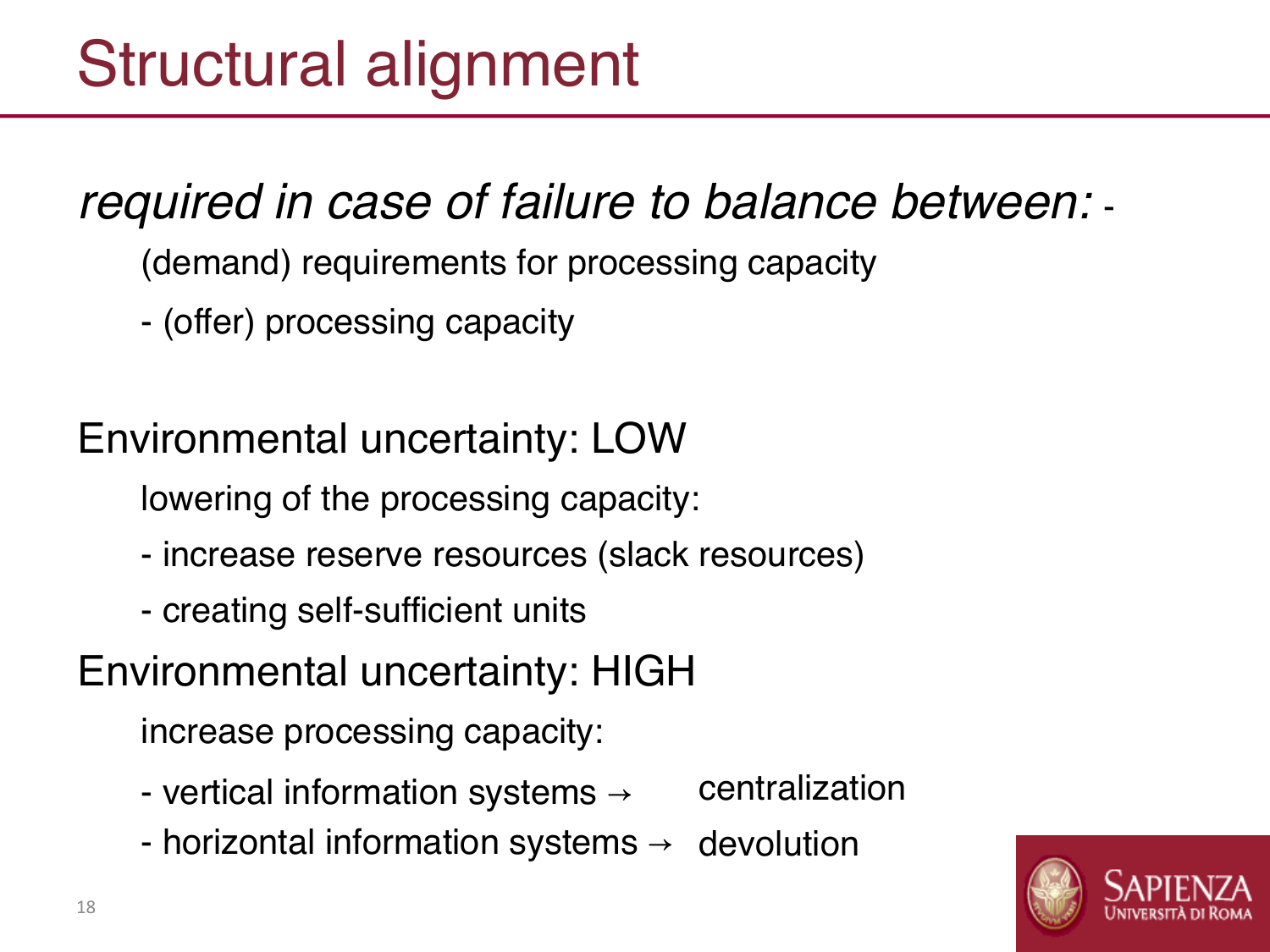uncertainty related to:

• external aspects  $\rightarrow$  environment

(such as decision-making approach) •

internal aspects  $\rightarrow$  individual behavior

(opportunistic)

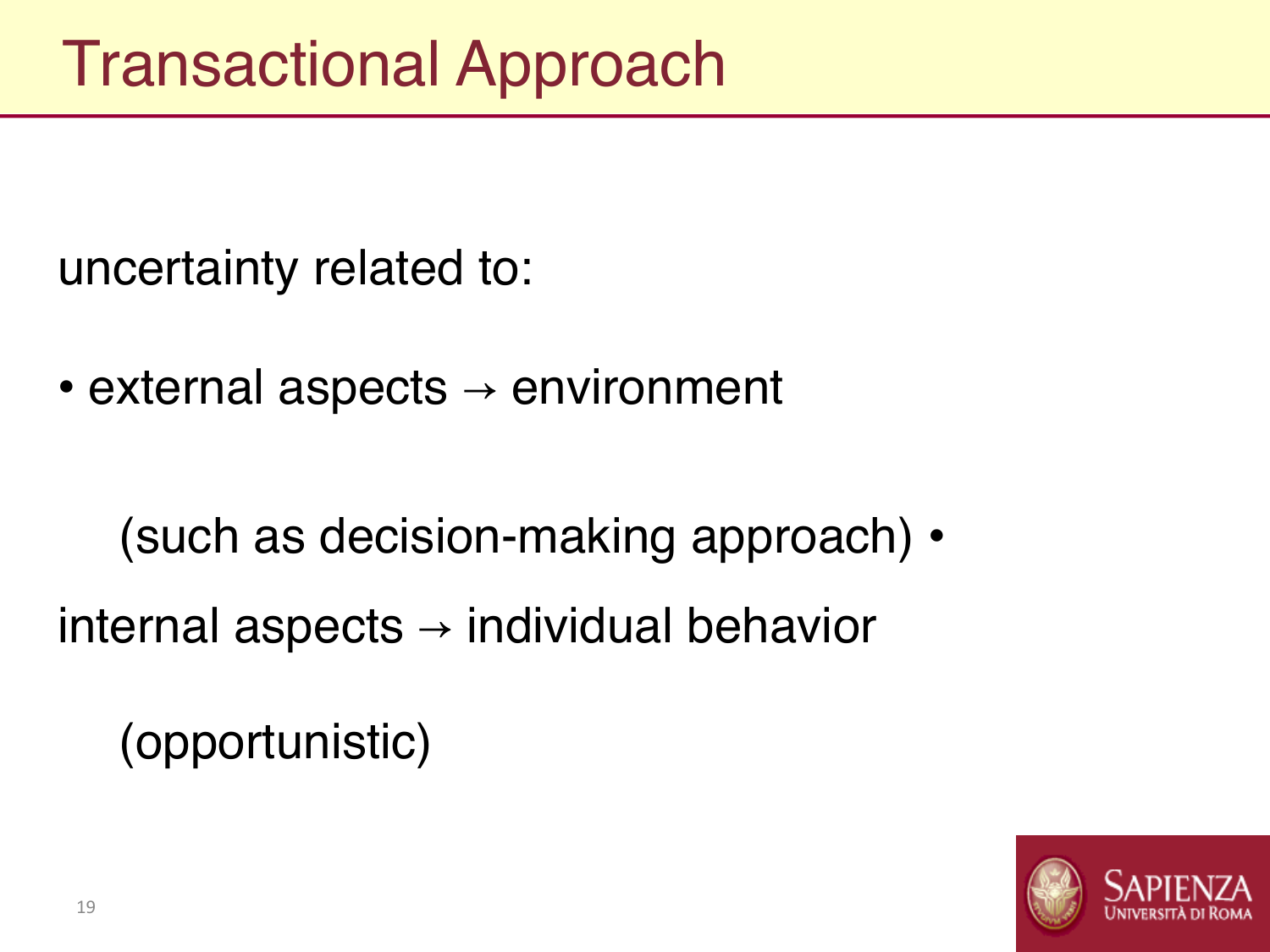#### Coordination of transactions: market

- economic transactions: exchange agreements tangible or intangible assets between different economic actors
- coordination:
	- exchange of information (e.g., research / trading / control-regulation)
	- required to counterbalance the opportunistic behavior

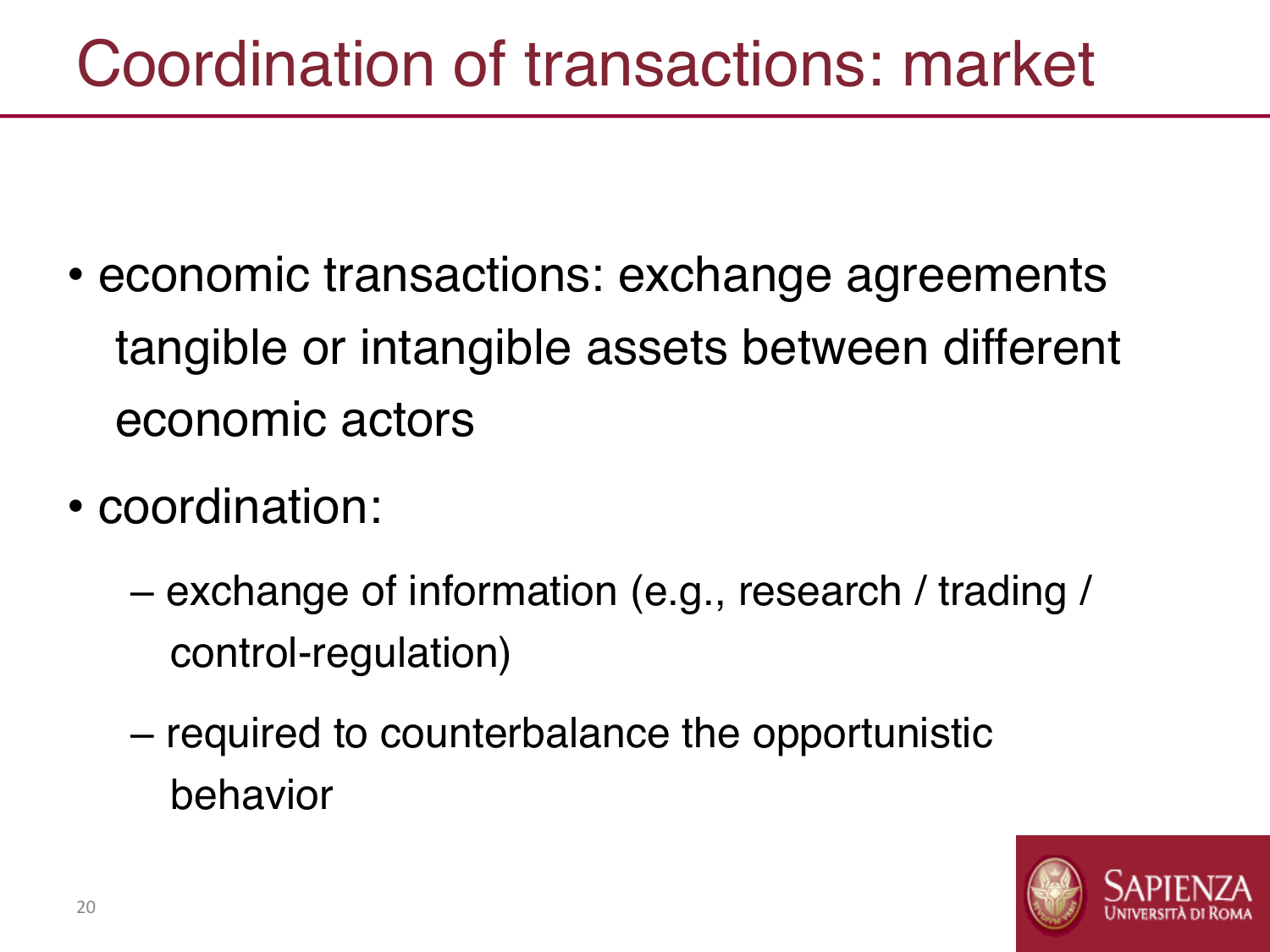#### Costs related to information

- production costs:
	- decision-making
	- reconciliation results
- coordination costs
	- splitting tasks
	- control (to fight opportunism)

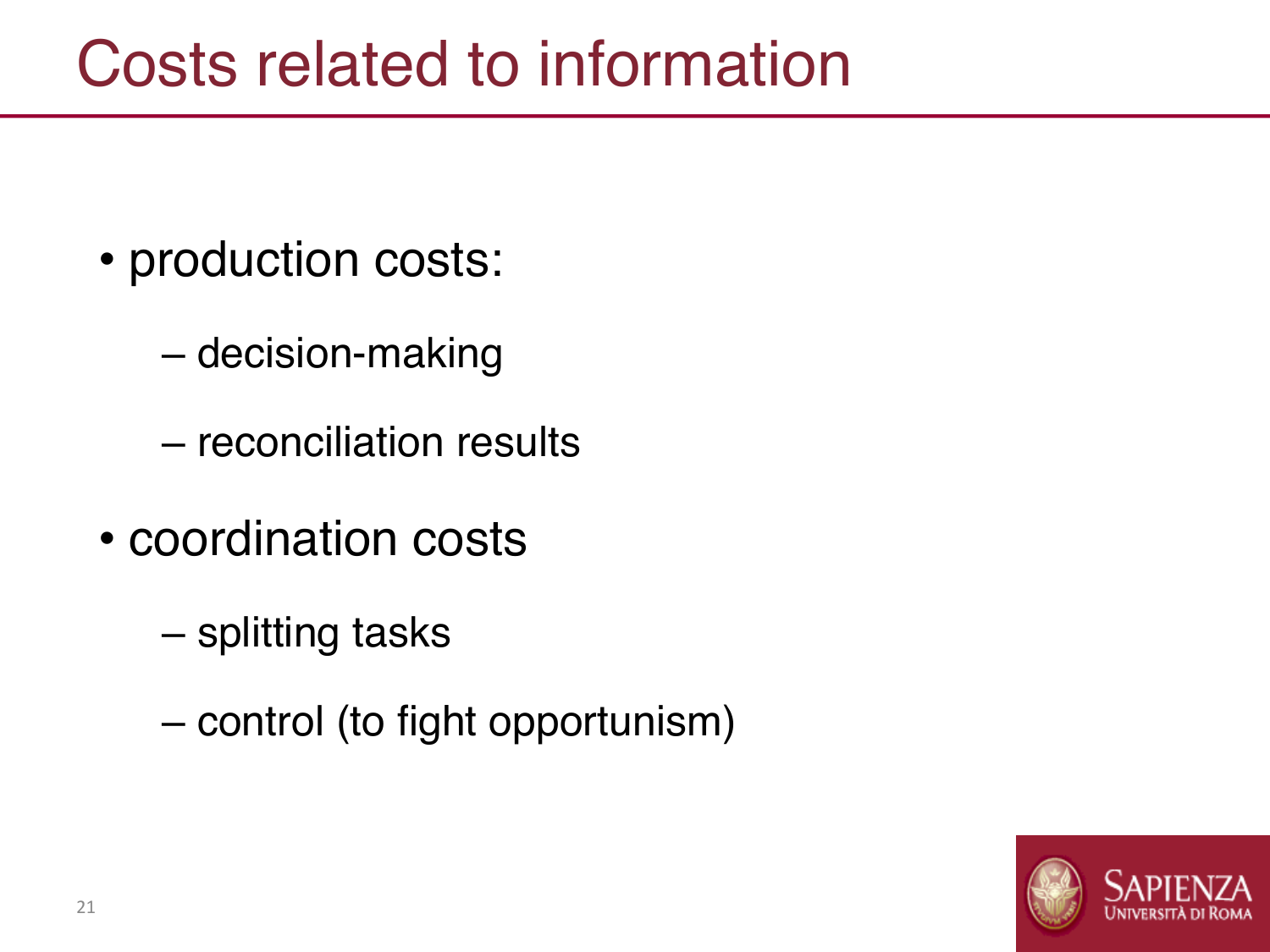Organization [AD72, JM73]:

*"set of contracts among agents with conflicting interests"*

Agency costs:

management of the divergence of interests between different actors in the organization

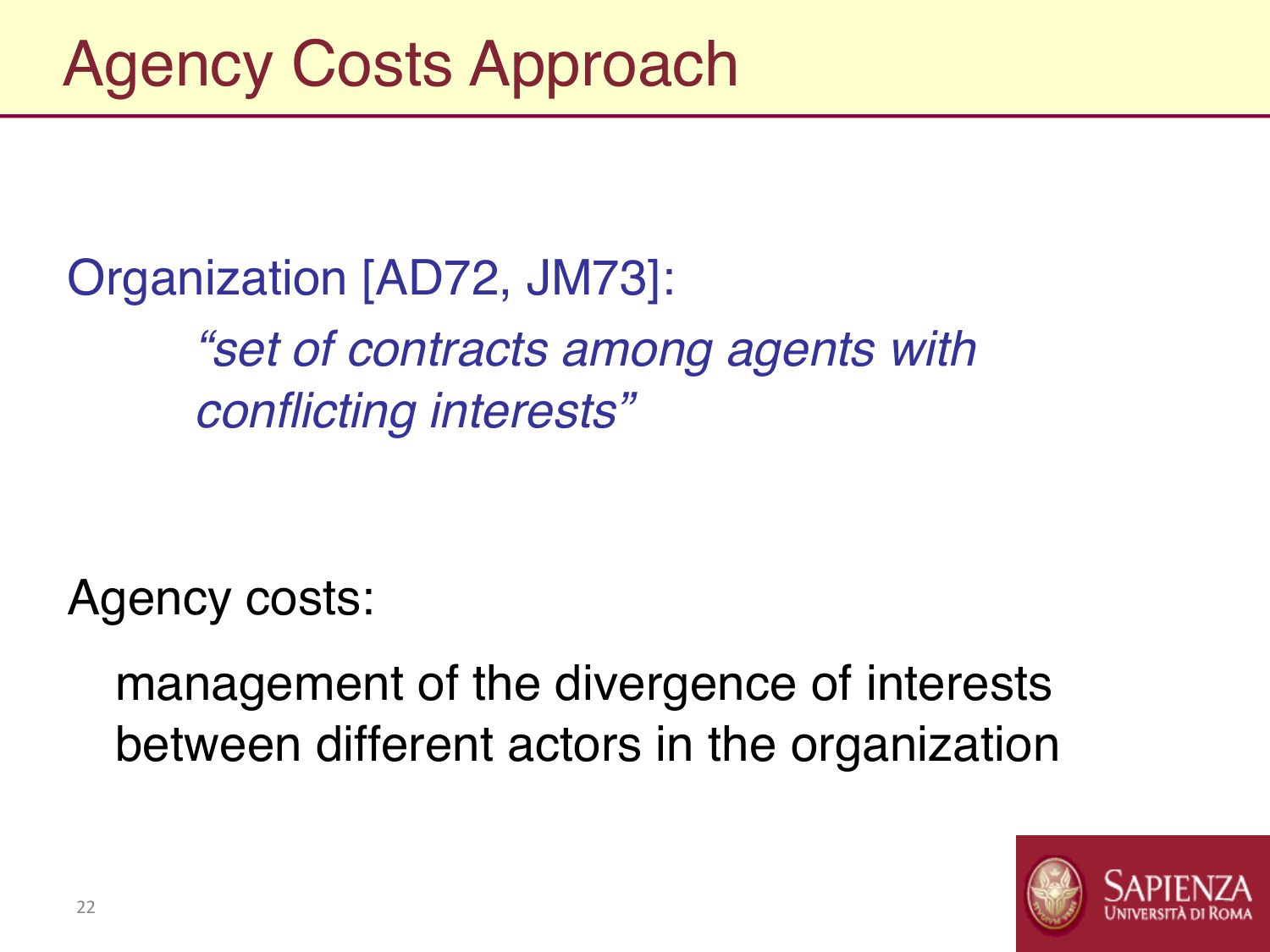- control costs
	- verification of behavior (by the controller)
- warranty costs
	- production of documentation (by the controlled entity)
- residual loss

– to be accepted in order to avoid higher costs

What are the effects of the number of hierarchical levels on agency costs?